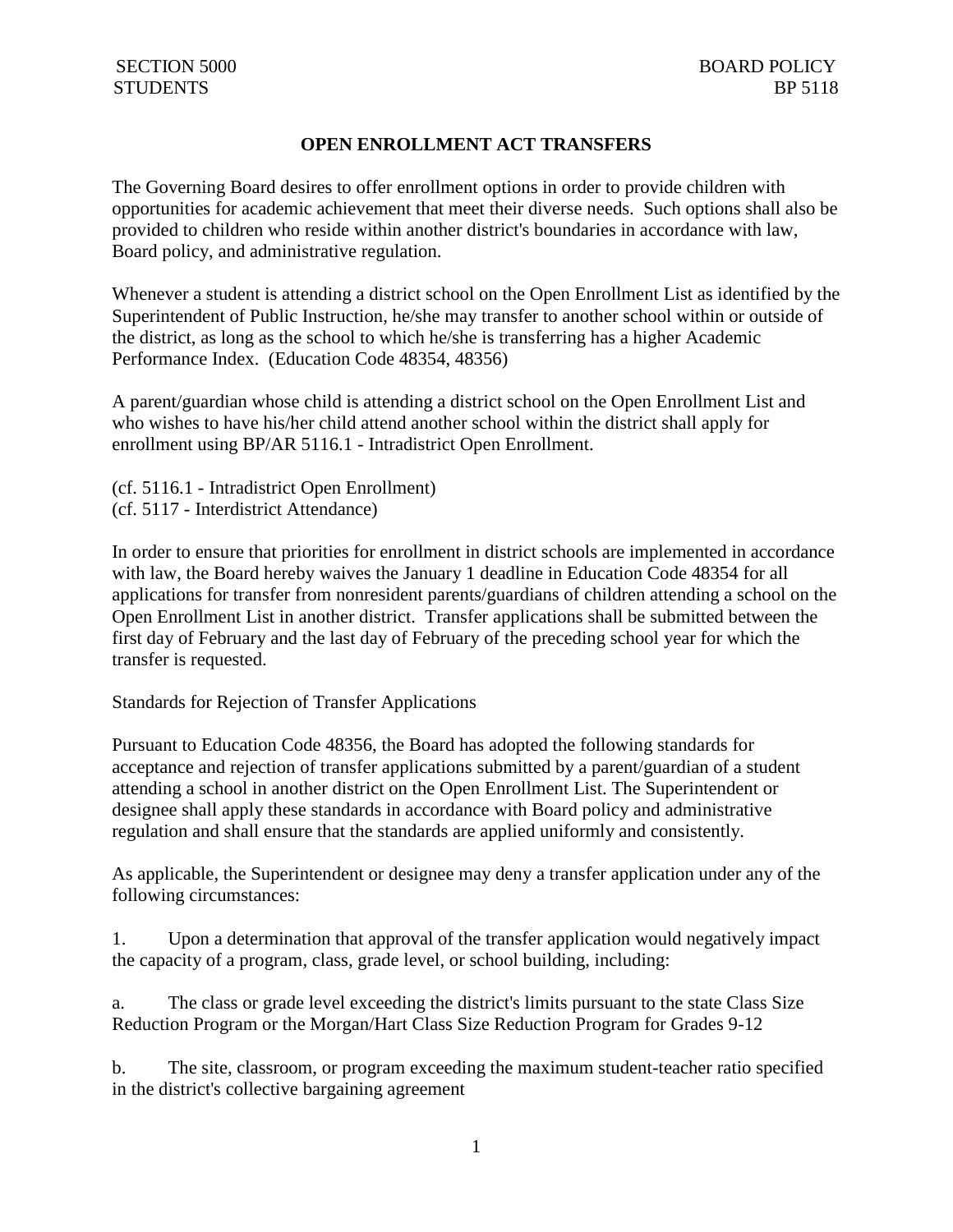c. The site or classroom exceeding the physical capacity of the facility pursuant to the district's facilities master plan or other facility planning document

d. The class or grade level exceeding capacity pursuant items #a-#c above in subsequent years as the student advances to other grade levels at the school

2. Upon a determination that approval of the transfer application would have an adverse financial impact on the district, including:

a. The hiring of additional certificated or classified staff

b. The operation of additional classrooms or instructional facilities

c. Expenses incurred by the district that would not be covered by the apportionment of funds received from the state resulting in a reduction of the resources available to resident students

Appeal Process for Denials of Transfer Applications

A parent/guardian may appeal the district's denial of a transfer application to the Board by filing a written request of appeal with the Superintendent or designee within 10 days of the receipt of the written notification of denial. In addition, a parent/guardian who believes he/she has been subject to discrimination may file an appeal using the district's Uniform Complaint Procedures.

(cf. 1312.3 - Uniform Complaint Procedures)

The Board shall schedule an appeal hearing as soon as practicable at a regular or special meeting of the Board. At the hearing, the parent/guardian shall have the right to present oral or written evidence, rebut district evidence, and question any district witnesses. Unless the parent/guardian requests that the hearing be held in open session, the hearing shall be held in closed session in order to protect the privacy of students in accordance with law.

The Board shall make its decision by the next regularly scheduled meeting and shall send its decision to all concerned parties. The Board's decision shall be final.

# Program Evaluation

The Superintendent or designee shall collect data regarding the number of students who transfer out of the district pursuant to the Open Enrollment Act. He/she also shall collect data regarding the number of students who apply to transfer into the district, the number of requests granted, denied, or withdrawn, and the district schools and programs receiving applications.

When the Superintendent or designee anticipates that a particular school will receive a large number of transfer applications, he/she shall study the enrollment pattern at that school in order to anticipate future resident enrollment at the school and at the district schools into which those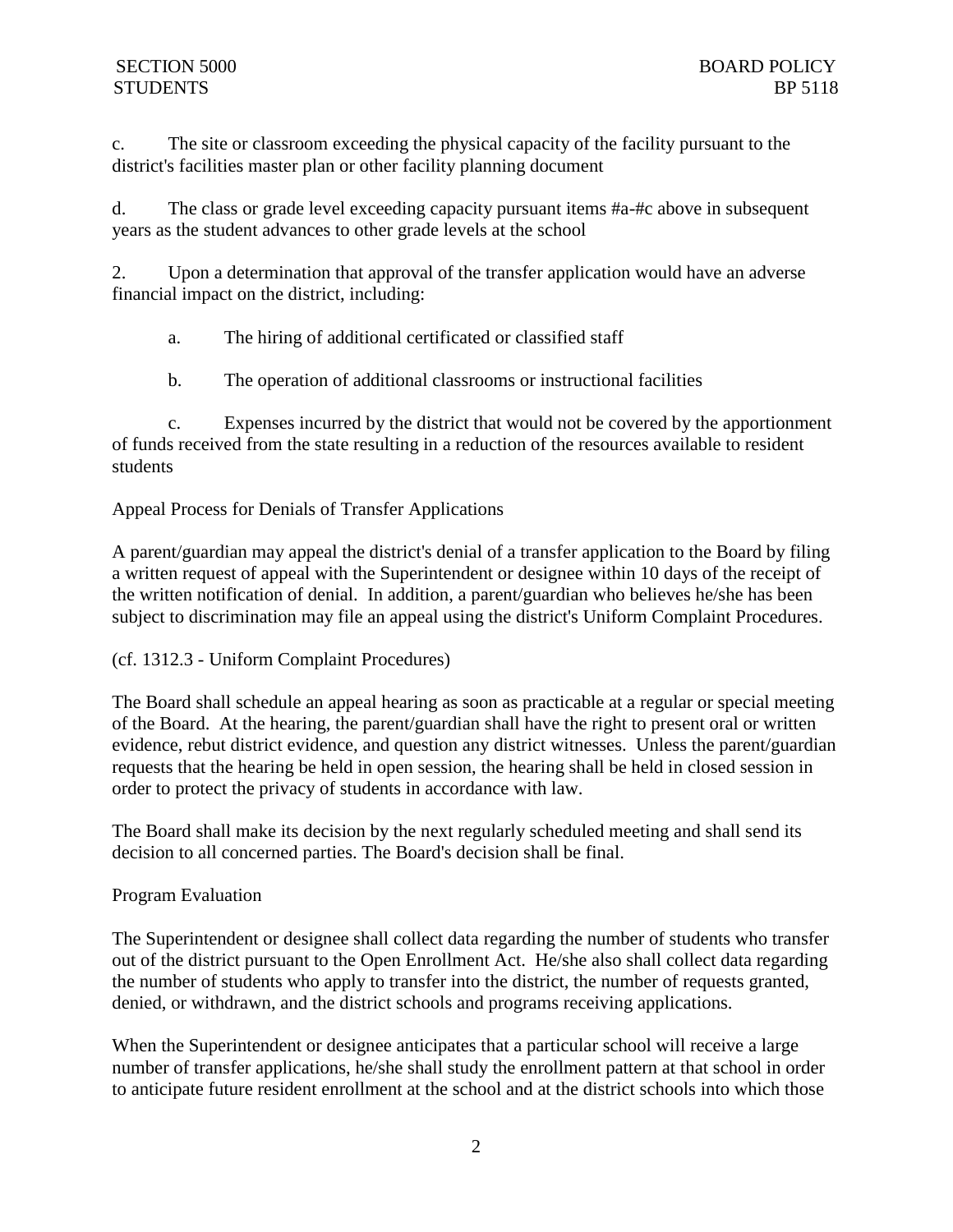students would normally matriculate.

The Superintendent or designee shall regularly report to the Board regarding the implementation of this program.

Legal Reference: EDUCATION CODE 200 Prohibition of discrimination 35160.5 District policies, rules, and regulations 46600-46611 Interdistrict attendance agreements 48200 Compulsory attendance 48204 Residency requirements for school attendance 48300-48316 Student attendance alternatives, school district of choice program 48350-48361 Open Enrollment Act 48915 Expulsion; particular circumstances 48915.1 Expelled individuals: enrollment in another district 52317 Regional Occupational Center/Program, enrollment of students, interdistrict attendance FAMILY CODE 6500-6552 Caregivers UNITED STATES CODE, TITLE 20 6316 Transfers from program improvement schools CODE OF REGULATIONS, TITLE 5 4700-4703 Open Enrollment Act CODE OF FEDERAL REGULATIONS, TITLE 34 200.36 Dissemination of information 200.37 Notice of program improvement status, option to transfer 200.39 Program improvement, transfer option 200.42 Corrective action, transfer option 200.43 Restructuring, transfer option 200.44 Public school choice, program improvement schools ATTORNEY GENERAL OPINIONS 87 Ops.Cal.Atty.Gen. 132 (2004) 84 Ops.Cal.Atty.Gen. 198 (2001) COURT DECISIONS Crawford v. Huntington Beach Union High School District, (2002) 98 Cal.App.4th 1275

Management Resources: WEB SITES CSBA: http://www.csba.org California Department of Education: http://www.cde.ca.gov

### **Reviewed and Adopted: 1/11/12**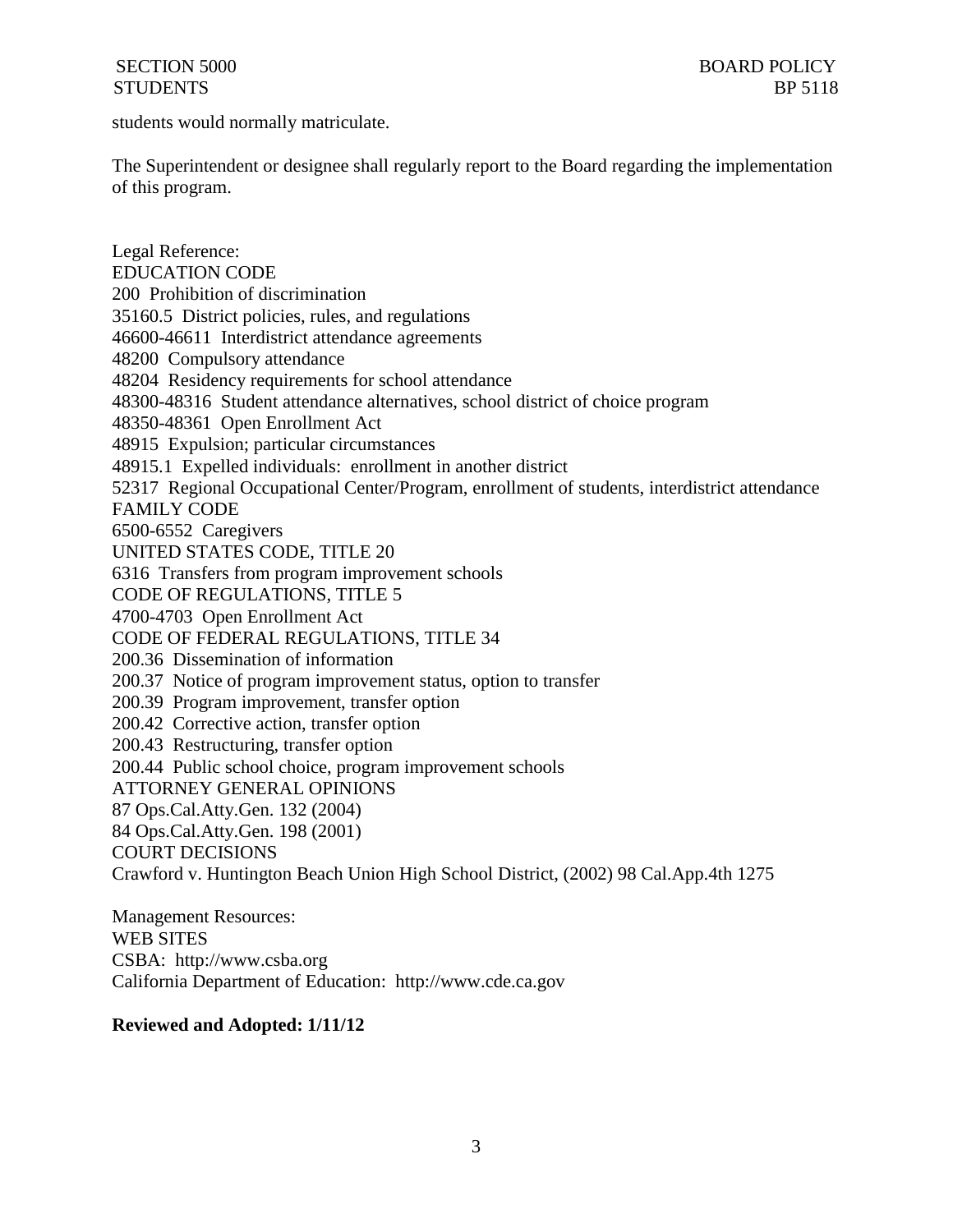# **OPEN ENROLLMENT ACT TRANSFERS**

Definitions

District of enrollment means the district, other than the district in which the student's parent/guardian resides, in which the parent/guardian intends to enroll his/her child. (Education Code 48352)

District of residence means the district in which the parent/guardian of a student resides and in which the student would otherwise be required to enroll pursuant to Education Code 48200. (Education Code 48352)

Open enrollment school means a "low-achieving" school identified by the Superintendent of Public Instruction (SPI) pursuant to Education Code 48352 and 5 CCR 4701. (Education Code 48352; 5 CCR 4701)

Transfer Applications into a District School

Enrollment priority shall be available to students who reside within this district. No student who resides within a school's attendance area or who is currently enrolled in a school shall be displaced by a student who is transferring pursuant Education Code 48350-48361 or 5 CCR 4700-4703. (Education Code 48354, 48356)

Applications shall be submitted within the deadlines established by Board policy.

However, the application deadline shall not apply to an application requesting a transfer if the parent/guardian with whom the student resides is enlisted in the military and was relocated by the military within 90 days prior to submitting the application. (Education Code 48354)

(cf. 6173.2 - Education of Children of Military Families)

The parent/guardian's application may request enrollment of his/her child in a specific school or program. Requests for admission to a magnet school or program designed to serve gifted and talented students shall be subject to the usual admission requirements established by the district for district students. Except for such specialized admission requirements, the Superintendent or designee shall not consider the student's previous academic achievement, athletic performance, physical condition, English language proficiency, family income, or any of the prohibited bases for discrimination listed in Education Code 200. (Education Code 48354, 48356)

Students applying for open enrollment transfers shall be assigned priority for approval as follows: (Education Code 48356)

1. First priority for the siblings of students who already attend the desired school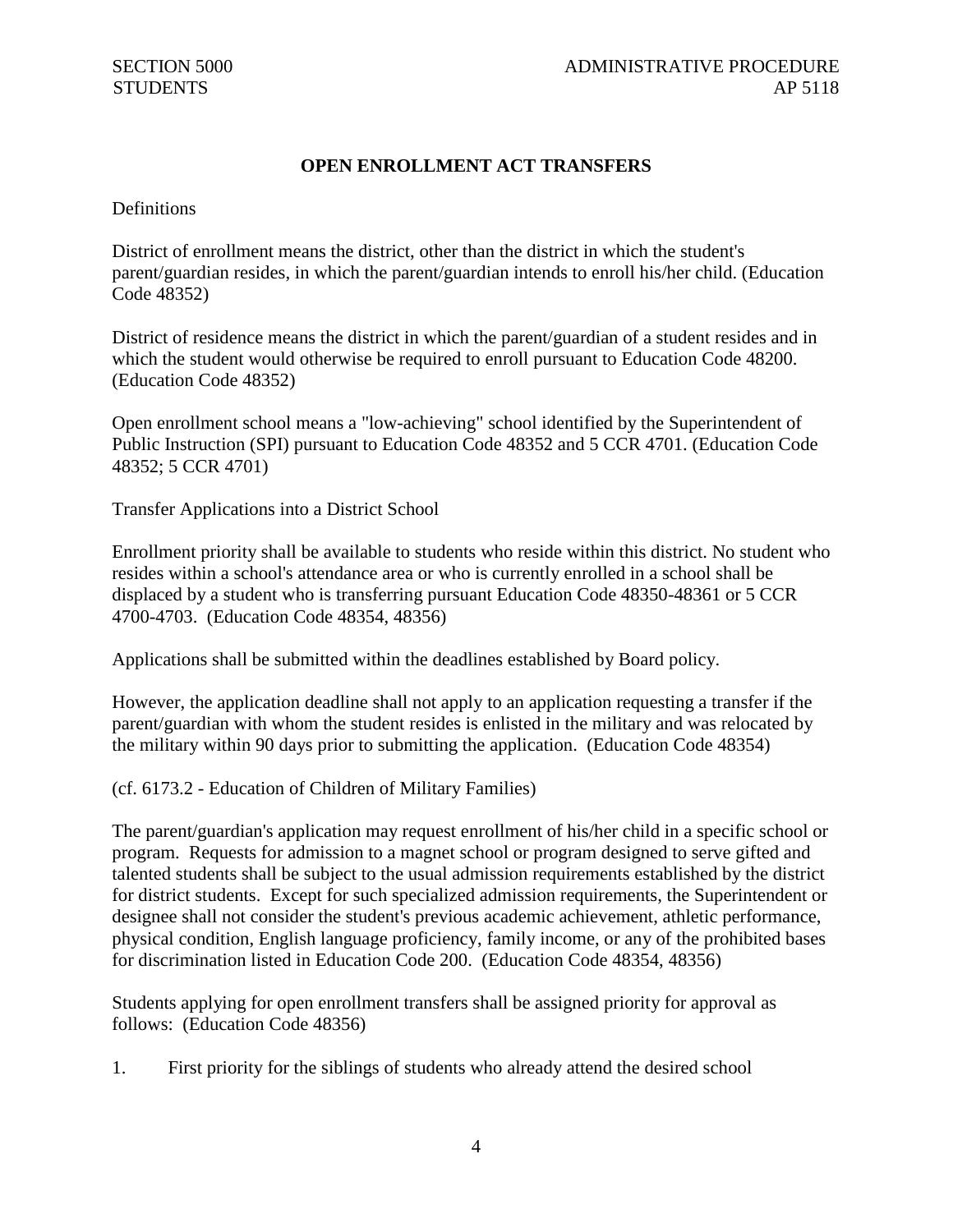2. Second priority for students transferring from a program improvement school ranked in decile 1 on the Academic Performance Index (API)

If the number of students who request a particular school exceeds the number of spaces available at that school, the Superintendent or designee shall conduct a lottery, in the group priority order identified in items #1 and #2 above, to select students at random until all of the available spaces are filled. (Education Code 48356)

Within 60 days of receiving the application, the Superintendent or designee shall provide written notification to the parent/guardian and the student's district of residence as to whether the application has been accepted or rejected. If the application has been rejected, the notice shall state the reasons for the rejection. If the application has been approved, the notification shall specify the particular school site and the school's address to which the student has been admitted. (Education Code 48357; 5 CCR 4702)

Terms of Approval

The Superintendent or designee shall ensure that the school to which the student is transferring has a higher API than the school in which the student was previously enrolled. (Education Code 48356)

The parent/guardian shall enroll his/her child on or before the first day of instruction or within 14 calendar days of receipt of the district's notice of approval of the application, whichever is later. If the parent/guardian fails to enroll his/her child within this timeframe, the district may decline to enroll the student. (5 CCR 4703)

Upon enrollment, the district shall grant the student any credits towards graduation that he/she received from his/her district of residence. The student shall be eligible for graduation from district schools upon completion of state and district graduation requirements. (Education Code 48358)

(cf. 6143 – Adoption of Courses of Study) (cf. 6146.1 – General High School Graduation Requirements)

A student admitted to a district school through this process shall be deemed to have fulfilled district residency requirements pursuant to Education Code 48204 and shall not be required to reapply for enrollment in that school, regardless of whether his/her school of residence remains on the Open Enrollment List. (Education Code 48356; 5 CCR 4702)

Once admitted, a transfer student who wishes to transfer to another district school shall reapply for admission to the new school pursuant to the requirements of Board policy and administrative regulation.

Parents/guardians are responsible for transporting their children to school.

Transfers out of District Schools on the Open Enrollment List